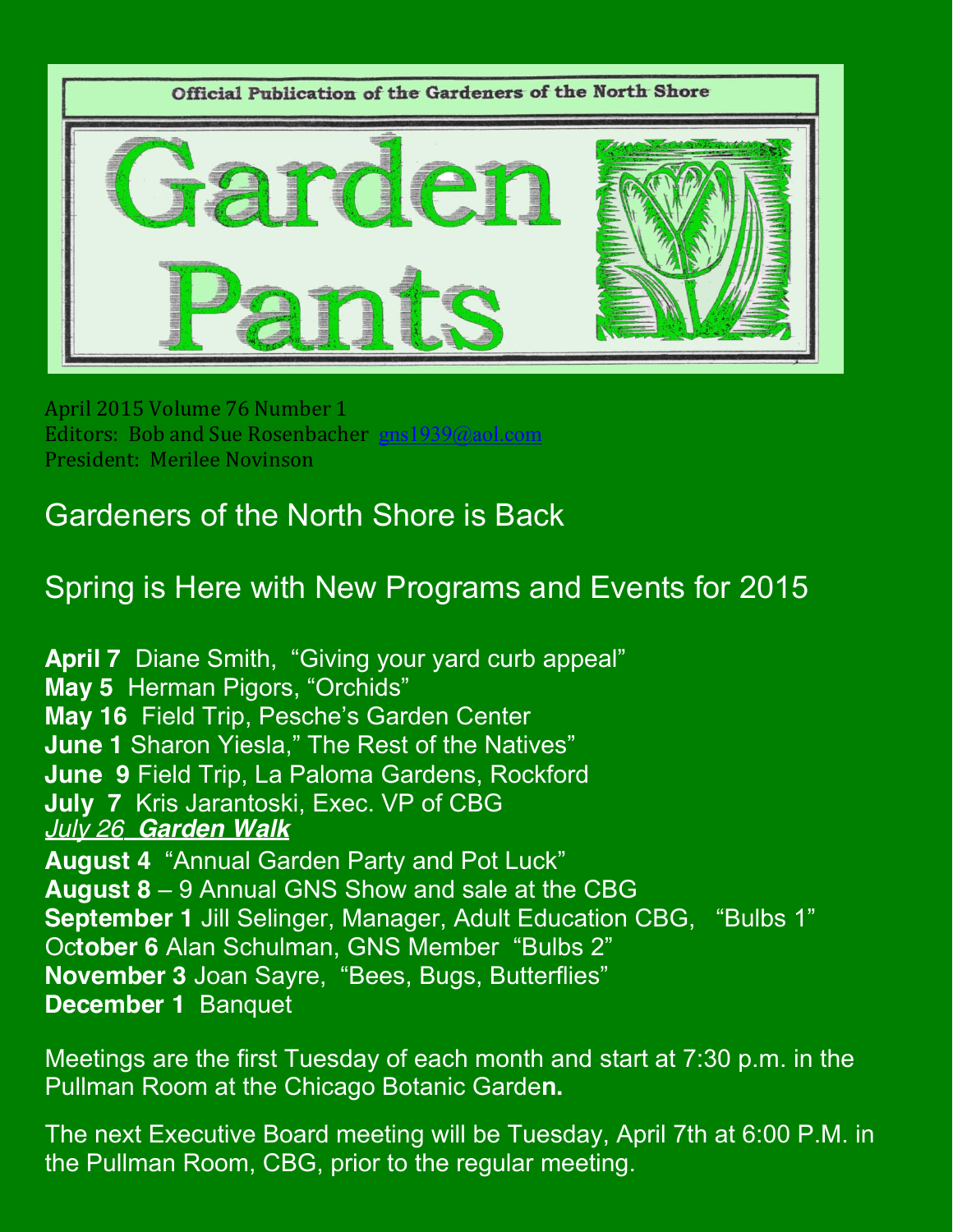#### **Garden Walk Reminder**

Our Garden Walk is scheduled for Sunday, July 26 from noon to 4 p.m. Two gardens have been selected so far for this year. Anyone else interested in being considered should contact Gerry Palmer, Garden Walk Chair, at palmtree60045@yahoo.com.

--------------------------------------------------------------------------------------------------------------------

# April 7, 2015 speaker is Diane Smith. "Giving your yard curb appeal"



Diane Smith grew up in the North Shore, graduating from New Trier. After graduating from Washington University and joining a law firm in Chicago, Diane left the legal profession to follow her passion. Diane in a few short years went from attending lectures at the Chicago Botanic garden to teaching them. Perennial Professionals was a natural extension of her love of gardening. What began as simply Diane planting bulbs for her friends; has blossomed into a landscaping business that is among the most esteemed, and recommended in the North Shore. Diane is happily married with three children.

Diane holds a Certificate of Merit in Ornamental Plants and Shrubs from the Chicago Botanic Garden. She has had gardens featured in Lake Magazine. She is a former instructor at The School of the Chicago Botanic Garden.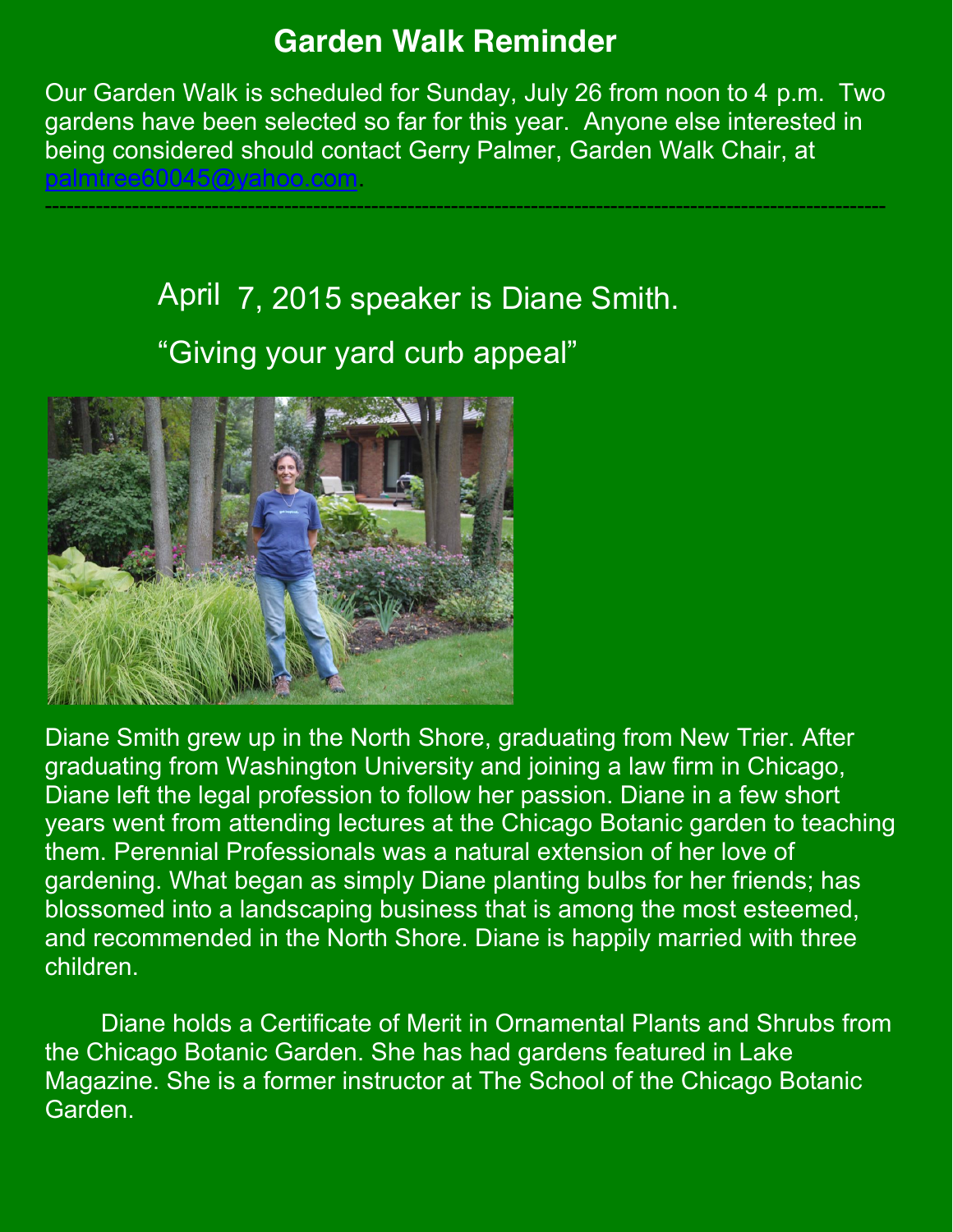#### **President Message by Merilee Novinson**

Welcome back Spring!

This issue of *Garden Pants* has many informative articles about what is planned for our Club this year and we hope you will make a cup of coffee or tea and read through them all. Your Executive Board was busy meeting during the cold of winter to make sure 2015 is a busy, exciting, educational and fun year! I would also like to heartily thank **Bob** and **Sue Rosenbacher**, our new Co-Editors of *Garden Pants* for a very smooth transition from previous Editor **Marty Winn**. It is clear, by the appearance and content of this issue, they have put in lots of time and thought to keep the *Garden Pants* an informative, helpful and high quality newsletter.

One important change this year is the time and place for our Executive Board meetings. This year we will meet in the Pullman Room of the Chicago Botanic Garden from  $6 - 7$  p. m. (our monthly meeting room) just prior to our regular meetings at 7:30. As Executive Board meetings are open to all members, if you come early to our meetings feel free to join us!

Please mark your calendar for our meetings and special events listed at the top of the *Garden Pants*.

Another important update this year for GNS is the change of our website address to: **gardenersofthenorthshore.org**

Please check this out as another way to remember when GNS events are happening or to find contact names for questions you may have. That's it for me. Enjoy this warming weather and the opportunities it gives to get back outside. We look forward to seeing you at our first meeting of 2015 on April  $7<sup>th</sup>$  at 7:30 P.M. when Diane Smith will talk about how to improve your home's "Curb Appeal."

Remember, if you are a member of GNS, you are eligible for a 10% discount on CBG membership.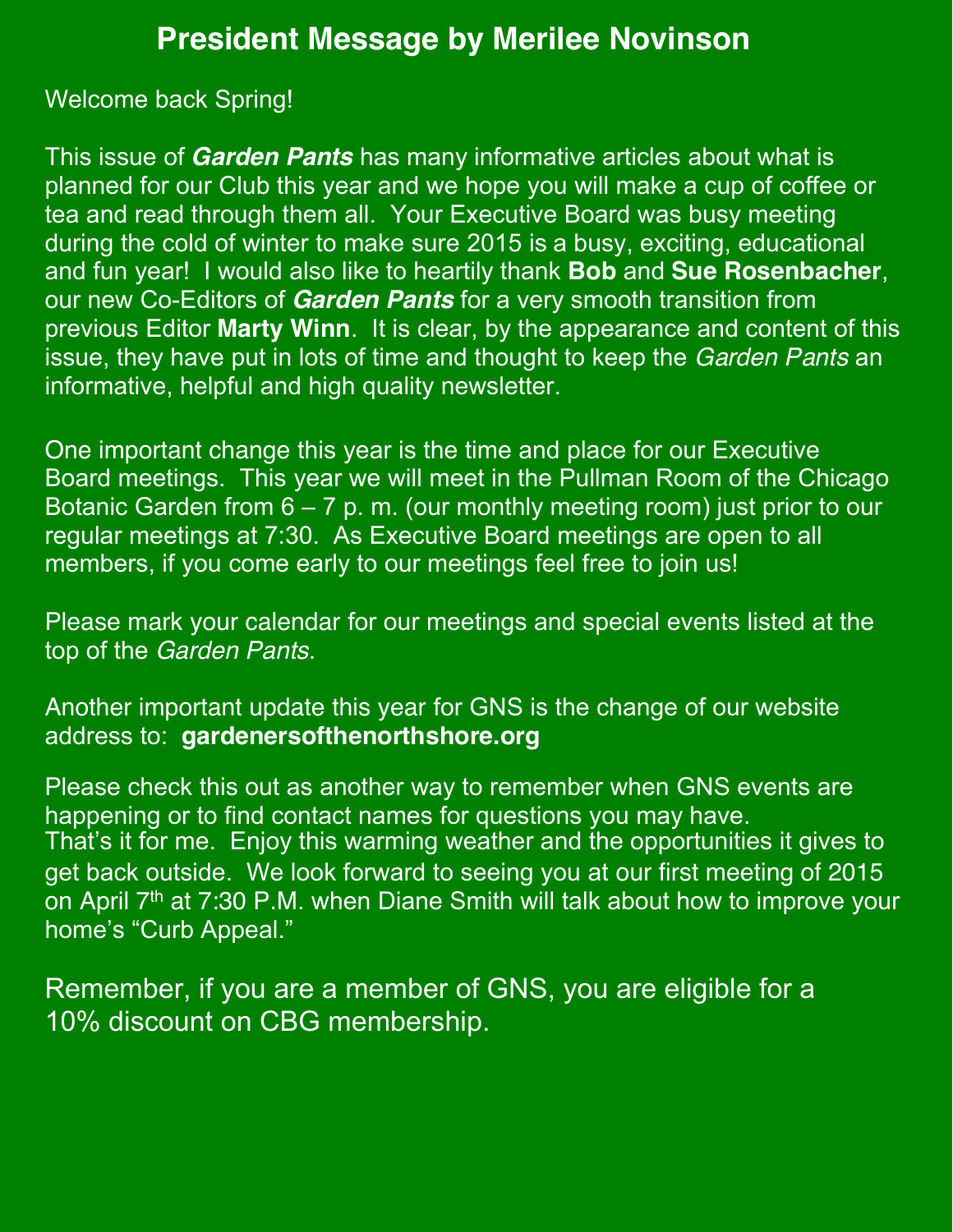### **Member Mentoring Program**

## **Do you need help with a vegetable garden?**

**Would you like garden design advice?** 

**Are you looking for help growing plants indoors?** 

#### **Would you like to start a fairy garden?**

If you answered **"Yes!**" to any of these questions, we are here to help through the Gardeners of the North Shore **Member Mentoring Program**. As a member of our Club, you are eligible for help from other talented members. Our membership has specialists ready to help you. It's easy! It's Free! All you need to do is ask!

Please email Marty Winn @ GNS1939@aol.com and explain the kind of help you would like. Marty will haave a member with the skills best suited for your need contact you to see how they can help.

The benefit of this program is we get to know each other better by helping one another…and we become stronger as an organization.

**Start 2015 with new ideas from a fellow gardener**. We'll work together to help achieve your gardening dreams!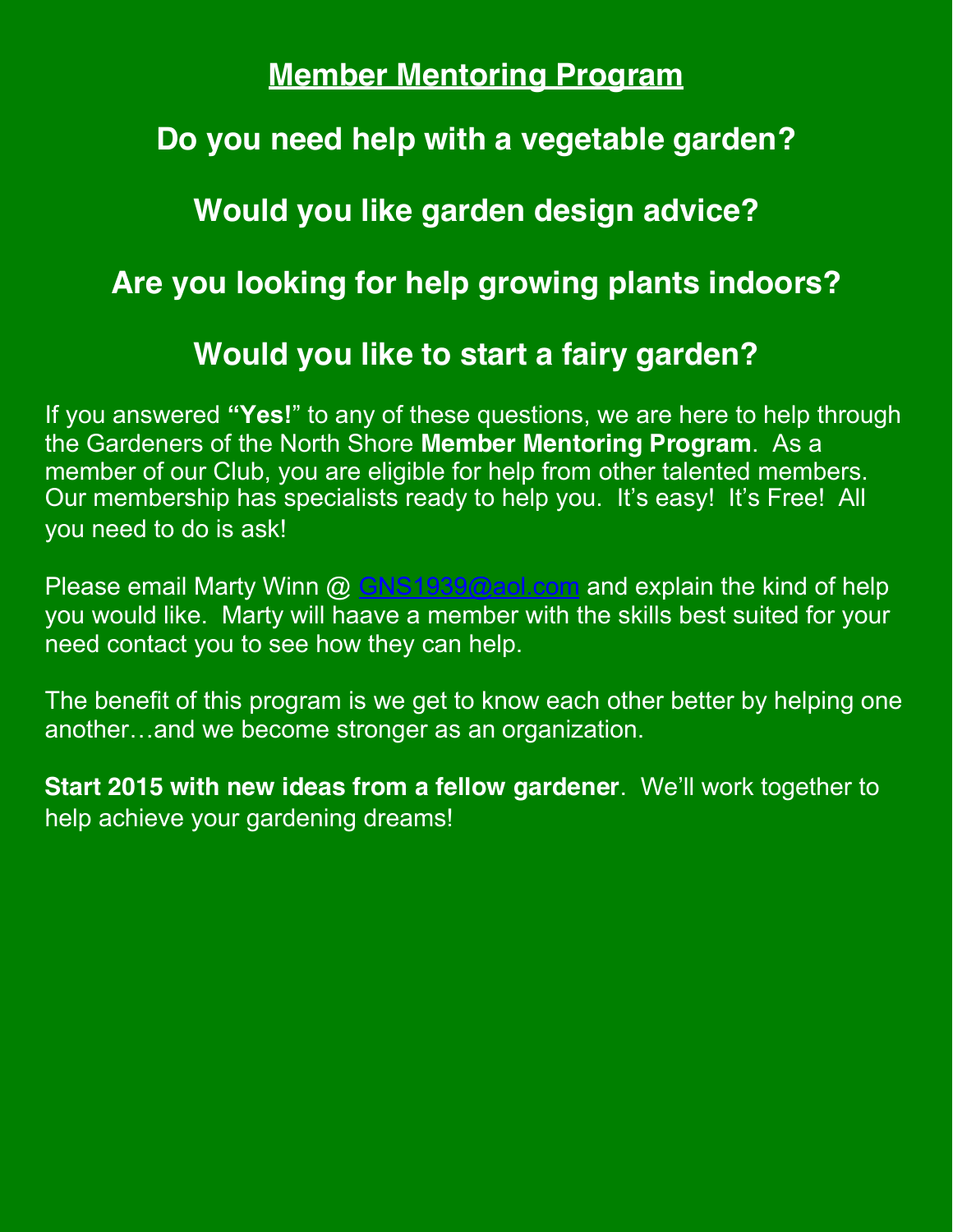## **Do you love to bake?**

### **Can you contribute perennials from your garden?**

If you can answer, "YES!" to one or both of these questions, your Club would appreciate plants and baked goods to sell during our Garden Walk this July.

If you are willing to dig up and divide perennials from your garden this spring, please let us know. We will give you direction on the best way to prepare the divisions for the sale. For our passionate bakers, we will need your skills around the time of the Garden Walk, July 26<sup>th</sup>. Any kind of baked goods will be appreciated and offered for sale at this Annual Garden Walk which is free to the public.

Please consider helping us. Proceeds from this sale allow our Club to focus on its educational goals throughout the North Shore of Chicago.

Thanks for thinking about this. Please contact Merilee Novinson at: GNS1939@aol.com to discuss what your contribution can be and any help you may need in providing plants and/or baked goods.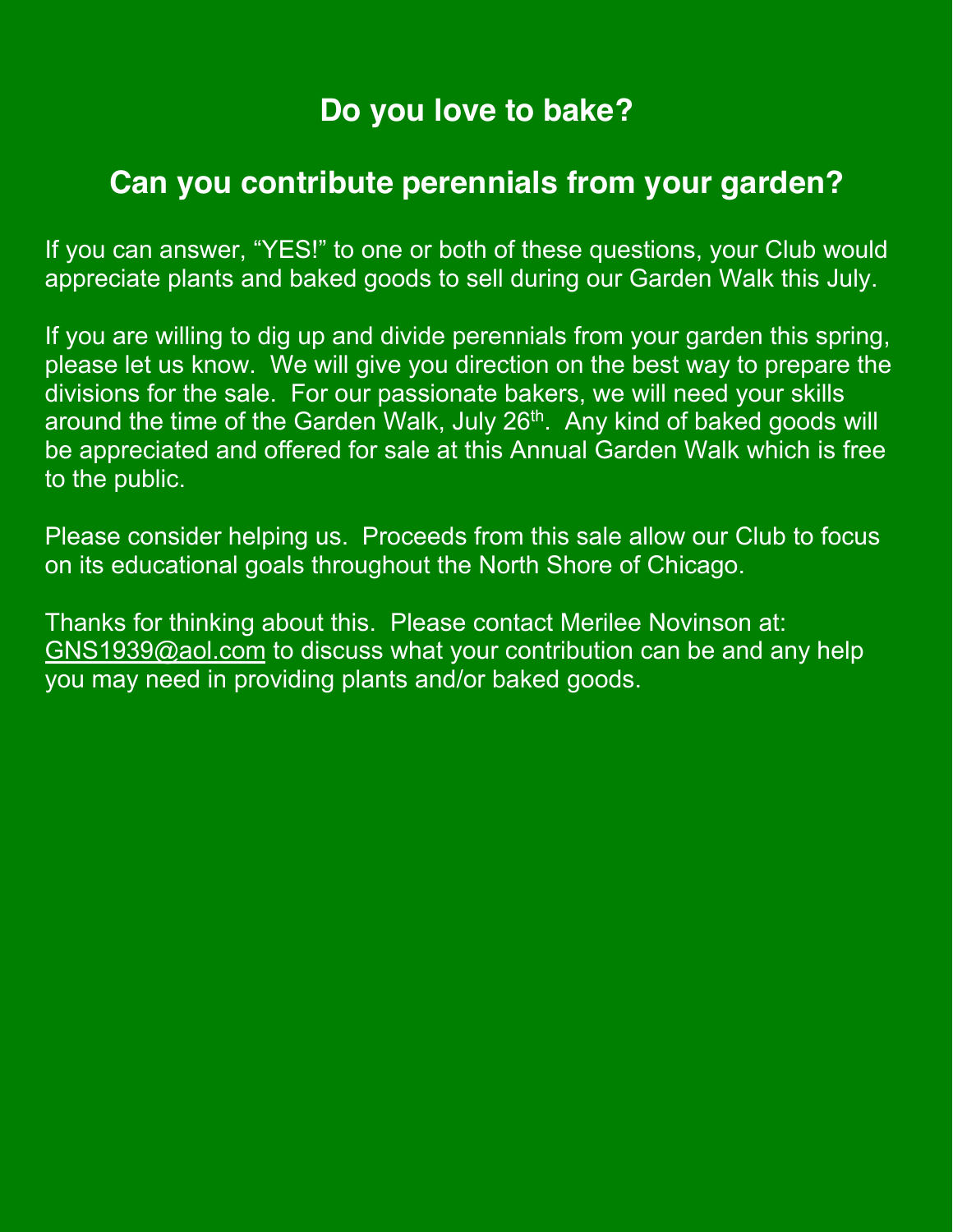## **Disinfecting pruning tools in winter: When you need to play it safe**

Disinfecting pruning tools in winter is not as critical because plants are dormant and many disease pathogens are not present. But it's still a good idea in some situations. (GERALD MARTINEAU, The Washington Post) By Tim Johnson Chicago Tribune

Winter pruning? Just because it's cold doesn't mean you don't have to disinfect tools.

A gardening friend of mine told me that I should be disinfecting my tools whenever I am out in the garden pruning this winter. Is this really necessary?

#### *— Susan Winter, Highwood*

The purpose of disinfecting tools is to avoid transferring disease-causing bacteria or spores from an infected branch to another branch or another plant. It is most important to disinfect tools during the growing season and whenever you are working on a diseased plant.

In winter, when plants are dormant and many disease pathogens are not present, I seldom see a need to disinfect pruning tools while doing routine pruning. However, it depends on the plant and the likely disease.

For example, fire blight bacteria, which infect trees like crab apples, apples, pears and hawthorns, do not overwinter in the trees' vascular system, making it unlikely that you would transfer this disease when pruning during the winter dormant season. However, if you prune fire blight-infected plants during the growing season, you should disinfect your tools after every prune.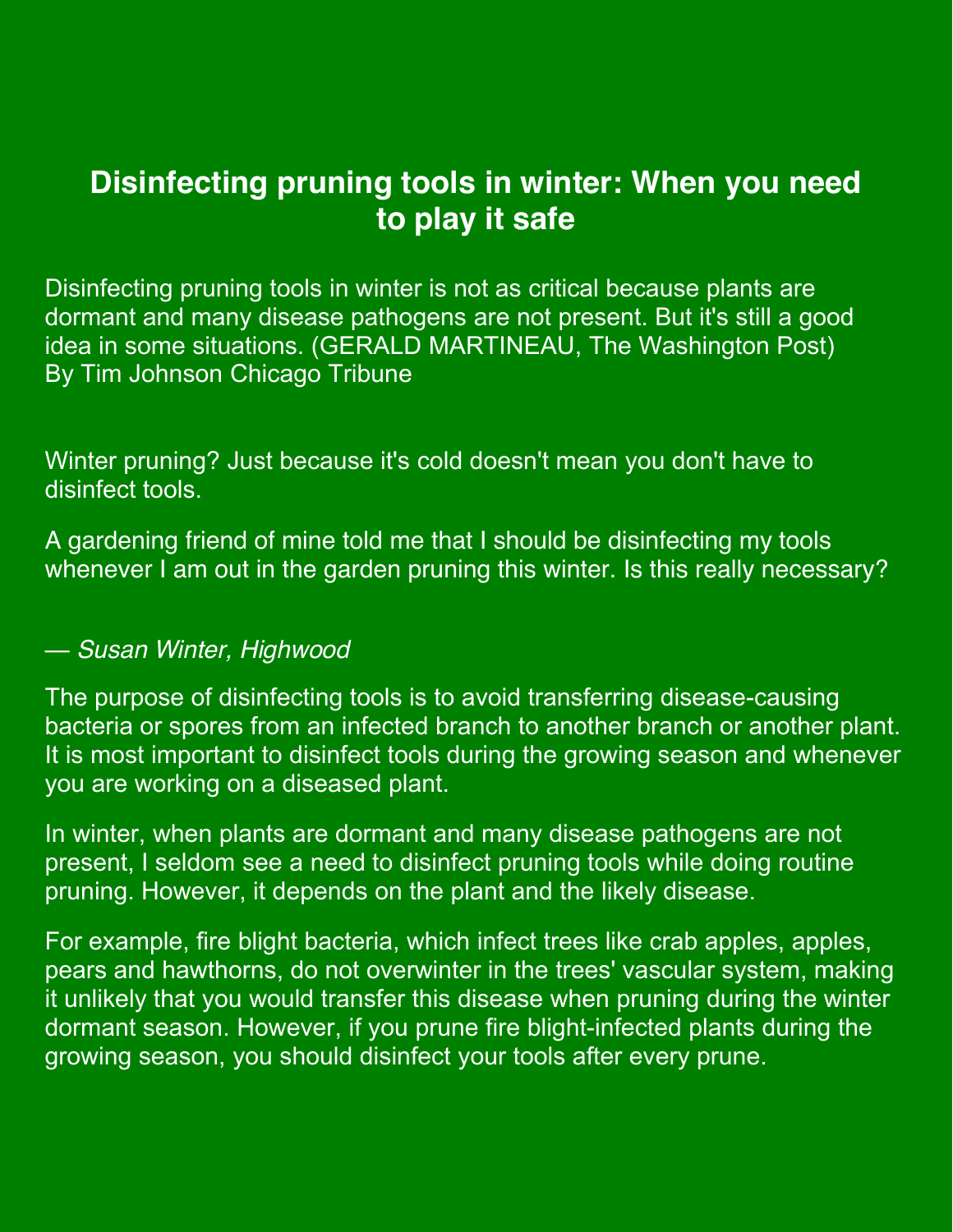## **Plan, Plant and Grow an Invisible Edible Garden**



There are many edibles that can be added to an ornamental garden without decreasing the beauty of the landscape. Amaranth and quinoa are lovely, tall flowering plants that are grown primarily for their edible seeds, though the leaves of quinoa can also be eaten when the plants are young. They come in a variety of colors and would make a dramatic backdrop in any sunny landscaped area.

The flowers of the vegetable okra, shown above, are so gorgeous that many people plant it for that reason alone. Of course it would be a shame to not harvest the vegetables when they are small and use them in a seafood gumbo or the Indian dish bindi masala.

Flax can be found in blue, white red and gold varieties. They produce a delicate flower with feathery leaves on stems that range from one to three feet high. The edible portion is the seed that follows the flower, and it can be used in baking or as a substitute for eggs or oil in many recipes.

Nasturtiums are just one of the many flowers that are edible. They produce a variety of colors and have a slight peppery flavor. They are most often used in salads or as a garnish, and we have even seen them frozen in ice cubes to add a touch of whimsy to punchbowls.

Herbs, too numerous to name, are a common edible found in ornamental gardens. Some are grown for their gorgeous leaves, like purple and green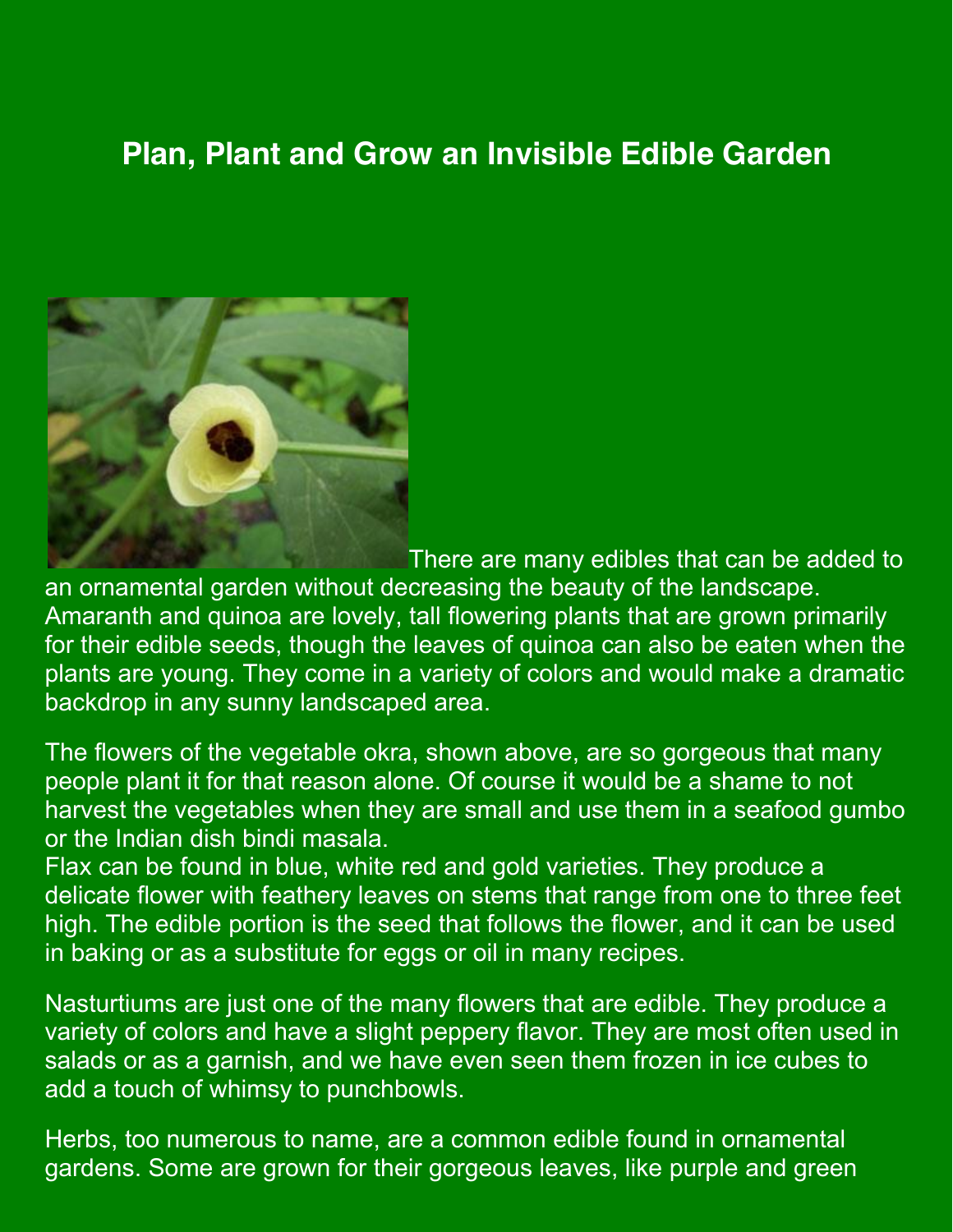basils. Others produce very exotic-looking flowers; milk thistle is a good example. There are a number of herbs that are perennial, cutting down on the need to replant. Others are annual plants, but they will often reseed themselves with abandon. (Depending on your area, some herbs can be quite aggressive. Anything in the mint family, which also includes balms and oregano, can take over a garden and are best planted in containers.)

Carrots and parsnips grow their edible portions below ground, but you see pretty, delicate, fern-like leaves above. The tops can get to about two feet tall, but they are wispy and gently bend over making them a very attractive plant.

Ornamental hot peppers, such as 'Chinese 5 Color', add novelty as well as edibility to the garden. This particular mildly hot variety changes color from purple to cream, then to yellow, orange and finally red. At any given time you will likely have all the colors scattered about the plant. It is a compact variety, and it can also be container grown.

Sweet potatoes, related to morning glories, make a beautiful vining groundcover. Who would suspect that under those pretty leaves, which are also edible, there is a storehouse of nutrition? If you have an area that is tiered, sweet potatoes would be wonderful to grow along the edge so that the leaves could cascade down.

Wild purslane is considered a weed by many gardeners, yet it is actually quite nutritious. The cultivated varieties have a much nicer appearance than the wild type, with their thick leaves and delicate flowers. The leaves are the edible portion and are often added to salads. It may be rampant in your area, because although it is considered an annual, it will reseed itself. You can help prevent this by removing the flowers as they appear, or at least before they have a chance to set and scatter seeds.

Thank you Stephanie Girardi for purchasing seeds and creating seed envelopes and labels. The seed packets will be our Garden Club's business cards for our Garden Show. In addition, Sue Rosenbacher has sample packets of Osmocote for Garden Show visitors. Board Members, make sure you have completed your seed packets and bring the packets to the April Board Meeting.

------------------------------------------------------------------------------------------------------

----------------------------------------------------------------------------------------------------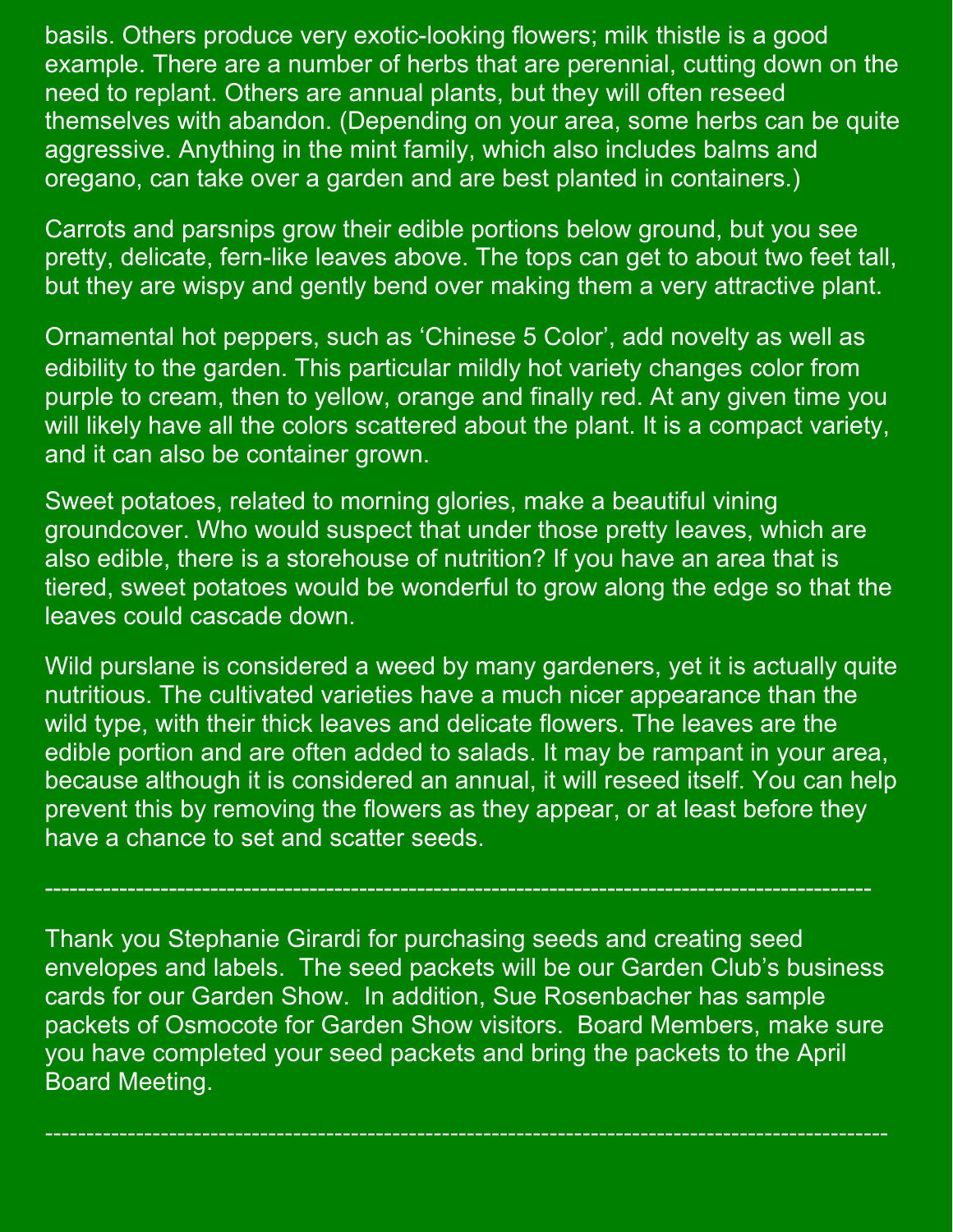## Can you be a Nourishment Provider?

Help make our monthly meetings more fun by being a Gardeners of the North Shore Nourishment Provider. Nourishment Providers aide conversation after our meetings by bringing delicious snacks. Providers are needed for July through November. The following months are already provided for as follows: April, Gerry Palmer May, Merilee and John Novinson June, Marty and Barb Winn

Next month's Garden Pants will have articles on vegetable planting dates, and mulching.

The following chart, Companion Planting, highlights good and bad companion plants that assist each other to grow well, plants that repel insects, even plants that repel other plants. If this topic interests you, Louise Riotte has written Carrots Love Tomatoes and Roses Love Garlic.